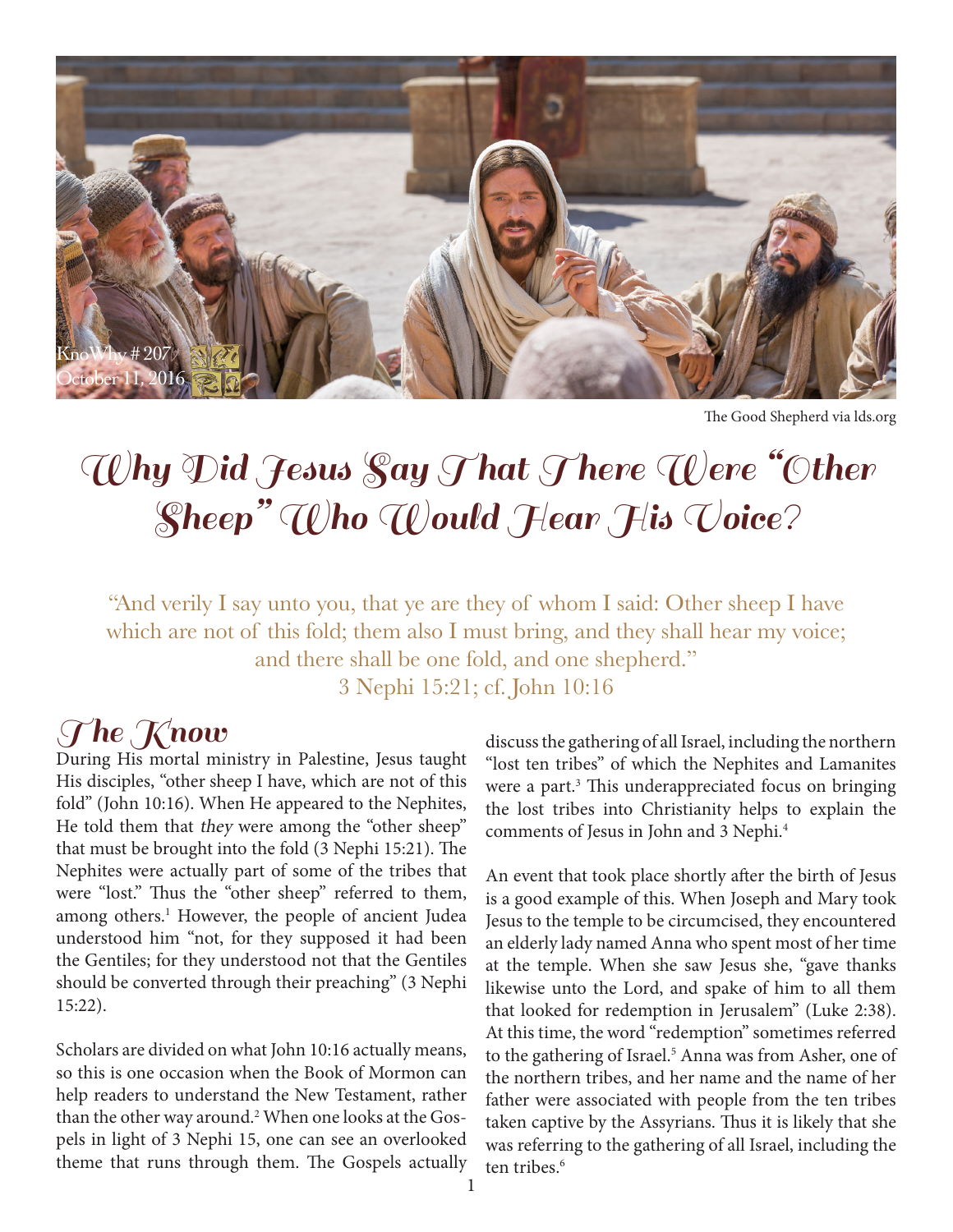It is also significant to note that Jesus began his preaching in Galilee (Mark 1:14), the traditional territory associated with the ten tribes in the northern kingdom of Israel. He then took a winding route south, gathering followers from the territory of the ten tribes and bringing them all to Jerusalem. One could see this as a symbolic regathering of the northern tribes back to Jerusalem.<sup>7</sup> Similarly, he gathered together his first followers by telling them that they were to be "fishers of men" (Mark 1:16). This is likely an allusion to Jeremiah 16:15–16, which discusses the gathering of all Israel, including the lost ten tribes, from the places to which they had been scattered.

Eventually, Jesus surrounded himself with twelve key followers, who could be seen as representing a symbolic reconstitution of the twelve tribes of Israel.8 He even told them that they would "sit on twelve thrones judging the twelve tribes of Israel," implying that the lost tribes would be gathered together with the rest of Israel (Matthew 19:28).<sup>9</sup>

Finally, the connection between the "lost tribes" and "lost sheep" in the ministry of Jesus can be seen through Jesus' actual words. Once, when a gentile woman was asking Jesus for help, He refused at first by saying that He was "not sent but unto the lost sheep of the house of Israel" (Matthew 15:24).<sup>10</sup> He eventually helped the woman anyway, but this comment is telling. It indicates that, for Jesus, the "sheep" in need of gathering together were not gentiles, but people from "the house of Israel."11 Thus, the idea that the "other sheep" were northern Israelites like the Nephites is significantly supported by the Gospels.

# $\mathcal{T}$ he Why

Some readers of the Book of Mormon may think, at times, that God has forgotten them, and that they are utterly alone. The New Testament, when read in conjunction with the Book of Mormon, is a powerful witness that God does not forget about his children. The people of the northern kingdom of Israel were scattered throughout the Assyrian empire in 721 BC, and were basically lost to history.12 And yet, 750 years later, Christ still cared about them, and actively worked to gather them into the gospel. His own words say it best: "But now I go unto the Father, and also to show myself unto the lost tribes of Israel, for they are not lost unto the Father, for he knoweth whither he hath taken them" (3 Nephi 17:4, emphasis added).

Christ's personal care for the remnant of Israel scattered all over the world gives added meaning to Isaiah 49:15, "Can a woman forget her sucking child, that she should not have compassion on the son of her womb? yea, they may forget, yet will I not forget thee" (Isaiah 49:15). The Book of Mormon reminds its readers of an important fact: If God does not forget the scattered remnant of Israel after so many years, he will surely not forget any of his children, no matter how distant they may feel from Him.

President Dieter F. Uchtdorf stated that, "as an Apostle of our Master, Jesus Christ, I proclaim with all the certainty and conviction of my heart … wherever you are, whatever your circumstances may be, you are not forgotten." With 3 Nephi, President Uchtdorf declared, "No matter how dark your days may seem, no matter how insignificant you may feel, no matter how overshadowed you think you may be, your Heavenly Father has not forgotten you. In fact, He loves you with an infinite love."13 The scriptures remind all who read them that just as Jesus Christ remembered His "other sheep," He will remember all His children, even today and forever.

### Further Reading

Jeffrey R. Holland, Christ and the New Covenant (Salt Lake City, UT: Deseret Book, 1997), 265–267.

Joseph Fielding McConkie, "The Doctrine of a Covenant People," in The Book of Mormon: 3 Nephi 9 Through 30, This is My Gospel, ed. Monte S. Nyman and Charles D. Tate, Jr. (Provo, UT: Religious Studies Center, Brigham Young University, 1993), 169–171.

Robert J. Matthews, "Christ's Authority, His Other Sheep, and the Redemption of Israel (3 Nephi 15–16)," in The Book of Mormon, Part 2: Alma 30 to Moroni, Studies in Scripture, vol. 8, ed. Kent P. Jackson (Salt Lake City, UT: Deseret Book, 1987), 161–171.